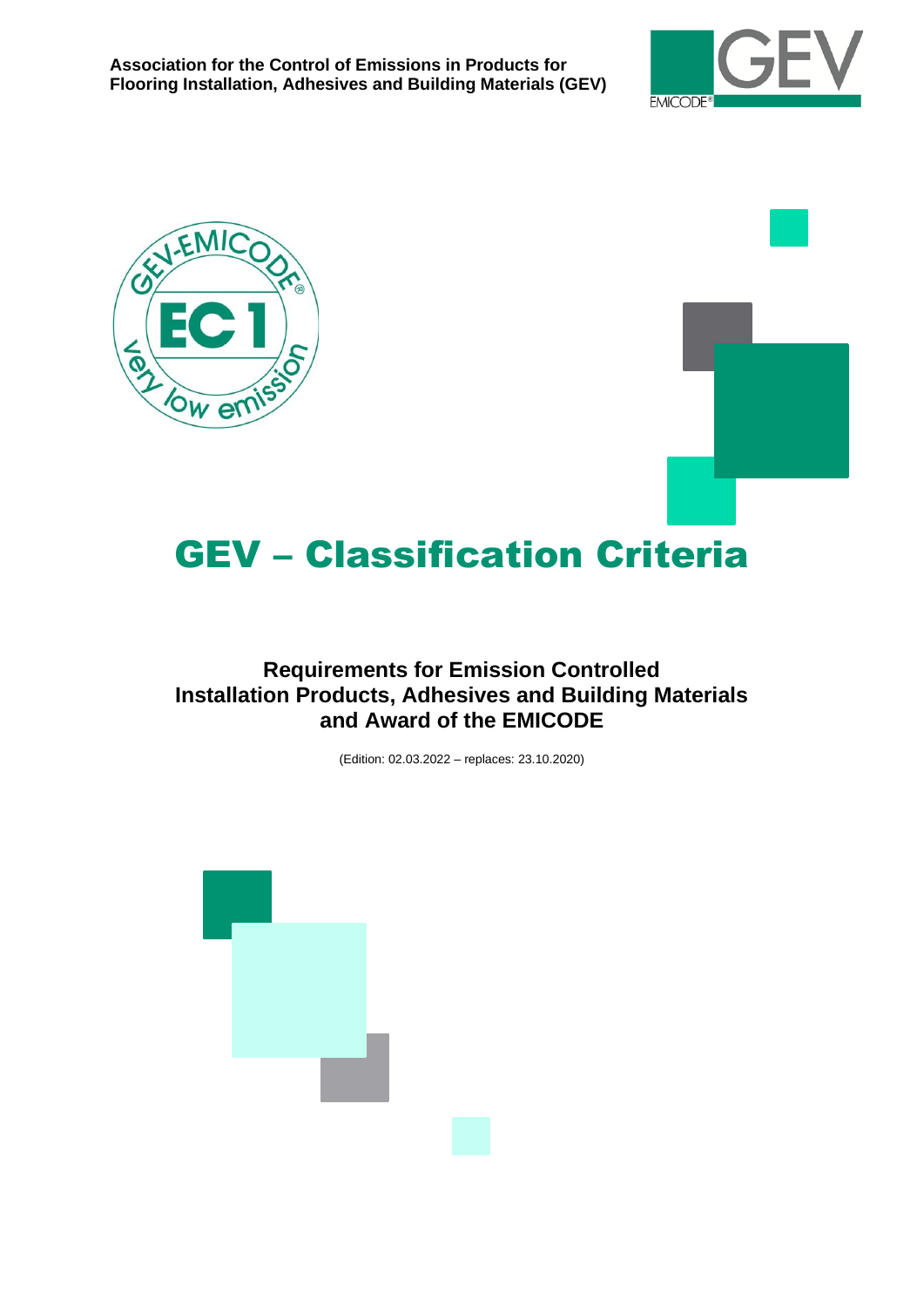# **Table of contents**

| 1.      |                                                              |  |
|---------|--------------------------------------------------------------|--|
| 2.      |                                                              |  |
| 2.1     |                                                              |  |
| 2.2     |                                                              |  |
| 2.3     |                                                              |  |
| 2.4     |                                                              |  |
| 2.5     |                                                              |  |
| 2.5.1   |                                                              |  |
| 2.5.2   |                                                              |  |
| 2.5.3   |                                                              |  |
| 2.6     |                                                              |  |
| 2.7     |                                                              |  |
| 2.8     |                                                              |  |
| 3.      | Requirements for emissions controlled installation products, |  |
| 3.1     |                                                              |  |
| 3.1.1   |                                                              |  |
| 3.1.2   |                                                              |  |
| 3.1.2.1 |                                                              |  |
| 3.1.2.2 |                                                              |  |
| 3.1.2.3 |                                                              |  |
| 3.1.2.4 |                                                              |  |
| 3.1.2.5 |                                                              |  |
| 3.2     |                                                              |  |
| 3.2.1   |                                                              |  |
| 3.2.2   |                                                              |  |
| 4.      |                                                              |  |
| 4.1     |                                                              |  |
| 4.2     |                                                              |  |
| 4.3     |                                                              |  |
| 4.3.1   |                                                              |  |
| 4.3.2   |                                                              |  |
| 4.4     |                                                              |  |
| 4.5     |                                                              |  |
| 5.      |                                                              |  |
| 6.      |                                                              |  |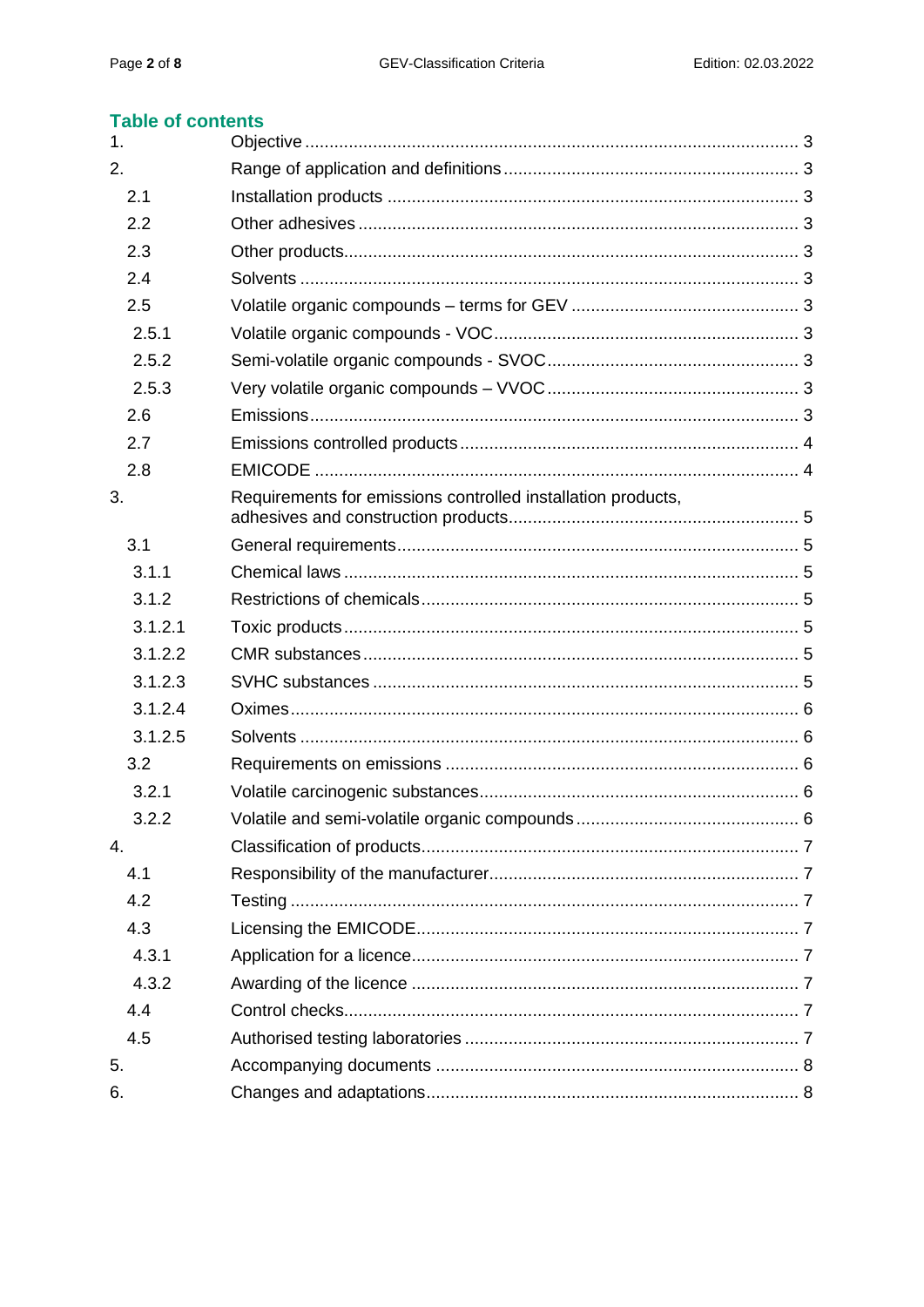# <span id="page-2-0"></span>**1. Objective**

This document specifies criteria for an evaluation of installation products, adhesives and building materials in conformance with BRCW 3<sup>1</sup> criteria on hygiene, health and the environment and for classification with respect to long-term emissions.

# <span id="page-2-1"></span>**2. Range of application and definitions**

# <span id="page-2-2"></span>**2.1 Installation products**

Installation products are materials that are used in buildings for interior finishing mostly as plane products to prepare surfaces and to install or to glue floor, wall or ceiling coverings.

# <span id="page-2-3"></span>**2.2 Other adhesives**

Other adhesives are products that are used to glue materials and that are not specified under 2.1.

# <span id="page-2-4"></span>**2.3 Other products**

Other construction products are products referred to in point 2.8 that do not fall into the categories referred to in 2.1 and 2.2.



Classification criteria for products for floor surface treatments (surface coatings/lacquers for parquet, as well as lacquers, finishes and oils for mineral floorings, and lacquers for resilient floor coverings) are specified in a separate document.

# <span id="page-2-5"></span>**2.4 Solvents**

Solvents are volatile organic compounds and their mixtures with a boiling point  $\leq 200$  °C, liquid at normal conditions (20 °C and 1013 hPa), that are used to solve or dilute other substances without changing their chemical characteristics<sup>2</sup>.

# <span id="page-2-6"></span>**2.5 Volatile organic compounds – terms for GEV**

The definitions of EN 16516 apply to characterise volatile organic compounds that can be emitted into indoor air during normal use.

#### <span id="page-2-7"></span>**2.5.1 Volatile organic compounds - VOC**

Organic compounds that are detected in the interval of *n*-hexane (*n*-C6) to *n*-hexadecane (*n*-C16) under the conditions specified in the "GEV Testing Method".

#### <span id="page-2-8"></span>**2.5.2 Semi-volatile organic compounds - SVOC**

Organic compounds that are detected after *n*-hexadecane (> *n*-C16) and before *n*-docosane (*n*-C<sub>22</sub>) under the conditions specified in the "GEV Testing Method".

#### <span id="page-2-9"></span>**2.5.3 Very volatile organic compounds – VVOC**

Organic compounds that are detected before *n*-hexane (< *n*-C6) under the conditions specified in the "GEV Testing Method".

# <span id="page-2-10"></span>**2.6 Emissions**

Emissions are all volatile organic compounds that are released from installation products, adhesives and construction products into the surrounding indoor air under normal conditions. The emissions behaviour is monitored in emissions test chambers.

<sup>&</sup>lt;sup>1</sup> BRCW No. 3 of the Construction Products Regulation (CPR), Annex 1 No. 3b (Basic Requirements on Construction Works).

<sup>2</sup> See TRGS 610.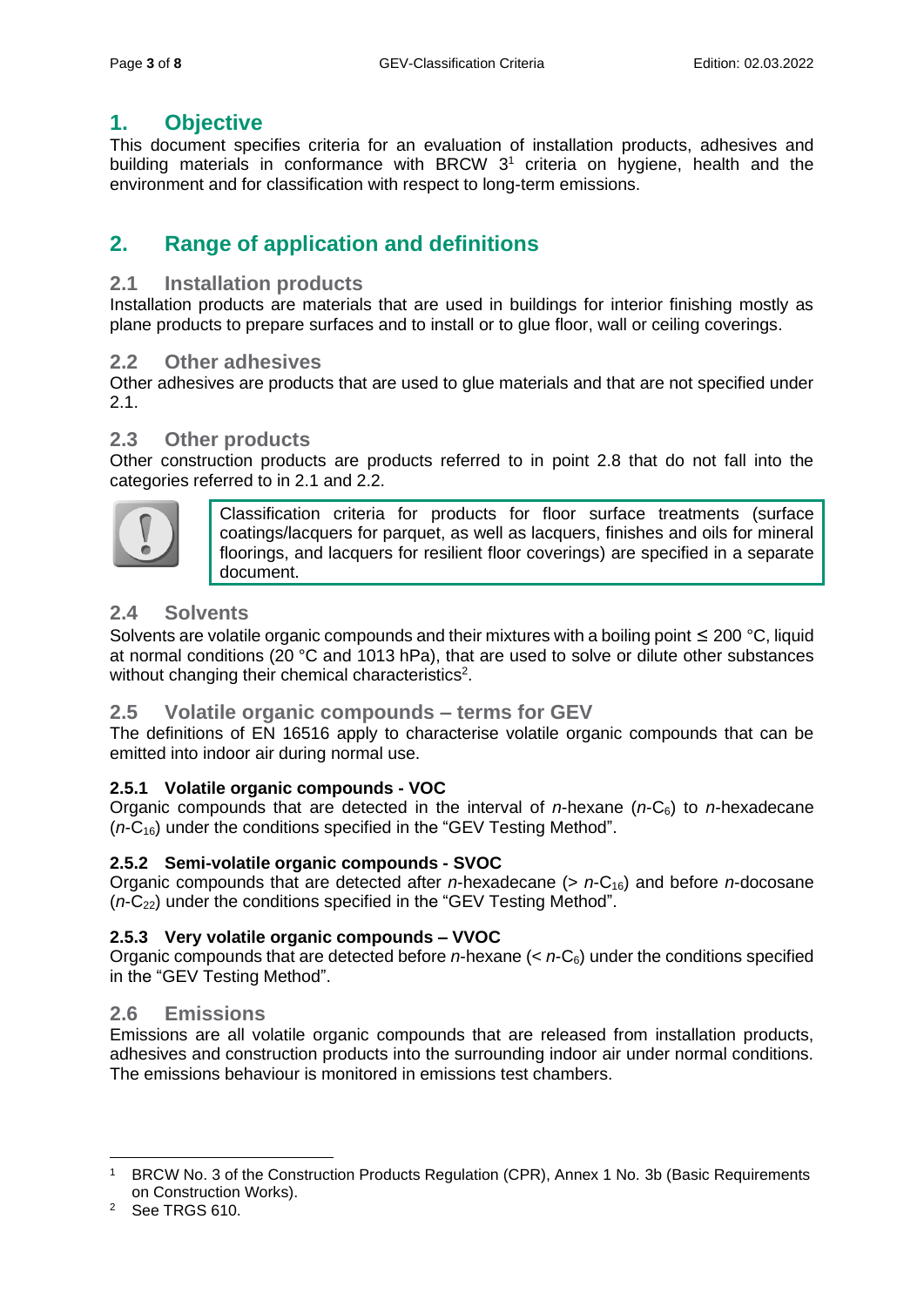# <span id="page-3-0"></span>**2.7 Emissions controlled products**

Emissions controlled products fulfil the requirements as specified in clause 3.1 and 3.2.

# <span id="page-3-1"></span>**2.8 EMICODE**

EMICODE is a registered mark of the GEV to classify and label emissions controlled products.

The term EMICODE is used to classify products with respect to their emissions always in combination with the applicable emissions class according to 3.2.3 as follows:

| EMICODE EC 1 <sup>PLUS</sup> : | "very low emission <sup>PLUS"</sup> |
|--------------------------------|-------------------------------------|
| EMICODE EC 1:                  | "very low emission"                 |
| <b>EMICODE EC 2:</b>           | "low emission"                      |

The EMICODE can be granted to installation products, adhesives and construction products included in the following groups:

#### • *Liquid products*

Undercoats, primers, sealing primers or barrier primers, ready-to-use low-viscous tackifiers or adhesives, anti-slip coatings for self-laying floor coverings, roll-on tackifiers, spray adhesives, threadlocking adhesives, wood glues, dispersion-based additives for mineral tile mortars and levelling compounds, dispersion-based bonding courses (e. g. for bonded screeds), liquid sealants, liquid membranes, binders for synthetic resin screeds, casting resins, water-based conductive coatings, water-based synthetic resin roll-on coatings / top coats for floor coatings, reactive filler-free primers, binders for granule flooring (e.g. quartz pebble flooring)

#### • *Powdery products*

Cement- and calcium sulfate-based levelling compounds, cement- or mineral-based tile mortars (Thin-bed, medium-bed or thick-bed mortars), cementitious grouts and cement-based masonry mortars, cement- and calcium sulfate-based screed mortars and screed binders, powdery and liquid screed admixtures or concrete admixtures, powdery adhesives (other than tile adhesives), cementitious waterproofing slurries / bonded waterproofing, powdery bonding courses (e. g. for bonded screeds), filling primers and filler primers, quick cements, repair fillers and mortars for concrete repair

#### • *Pasty products*

Adhesives for flooring and parquet as well as ready-to-use adhesives for tile, assembly adhesives and other pasty adhesives, pasty tackifiers for floor coverings, dispersion-or reactive resin-based levelling compounds, waterproofing under tiles (dispersion- or reactive resin-based products), grouts (based on dispersions or reactive resins), synthetic resin roll-on coatings / top coats for floor coatings (100 % solids content), reactive filled primers, self-levelling synthetic resin coatings for floors, liquid plastics for indoor applications

#### • *Ready-to-use products that do not require chemical curing or physical drying*

Underlays (e. g. impact sound insulation underlays, insulation underlays), underlays with adhesive coating, adhesive tapes, floor installation boards, decoupling panels / insulation boards, full-surface sealing tapes and sealing collars for small surfaces (e. g. for windows and facades, in wet areas), sealing membranes for large surfaces (e.g. for walls and floors in wet areas), vapor retarders under the roof, self-adhesive window sealing strips and door seals

#### • *Joint sealants, joint insulations, joint sealing tapes*

Joint sealants based on dispersions or reactive resins, assembly and insulation foams, pre-compressed joint sealing tapes according to DIN 18542 and joint sealing tapes made of foam, chemical anchors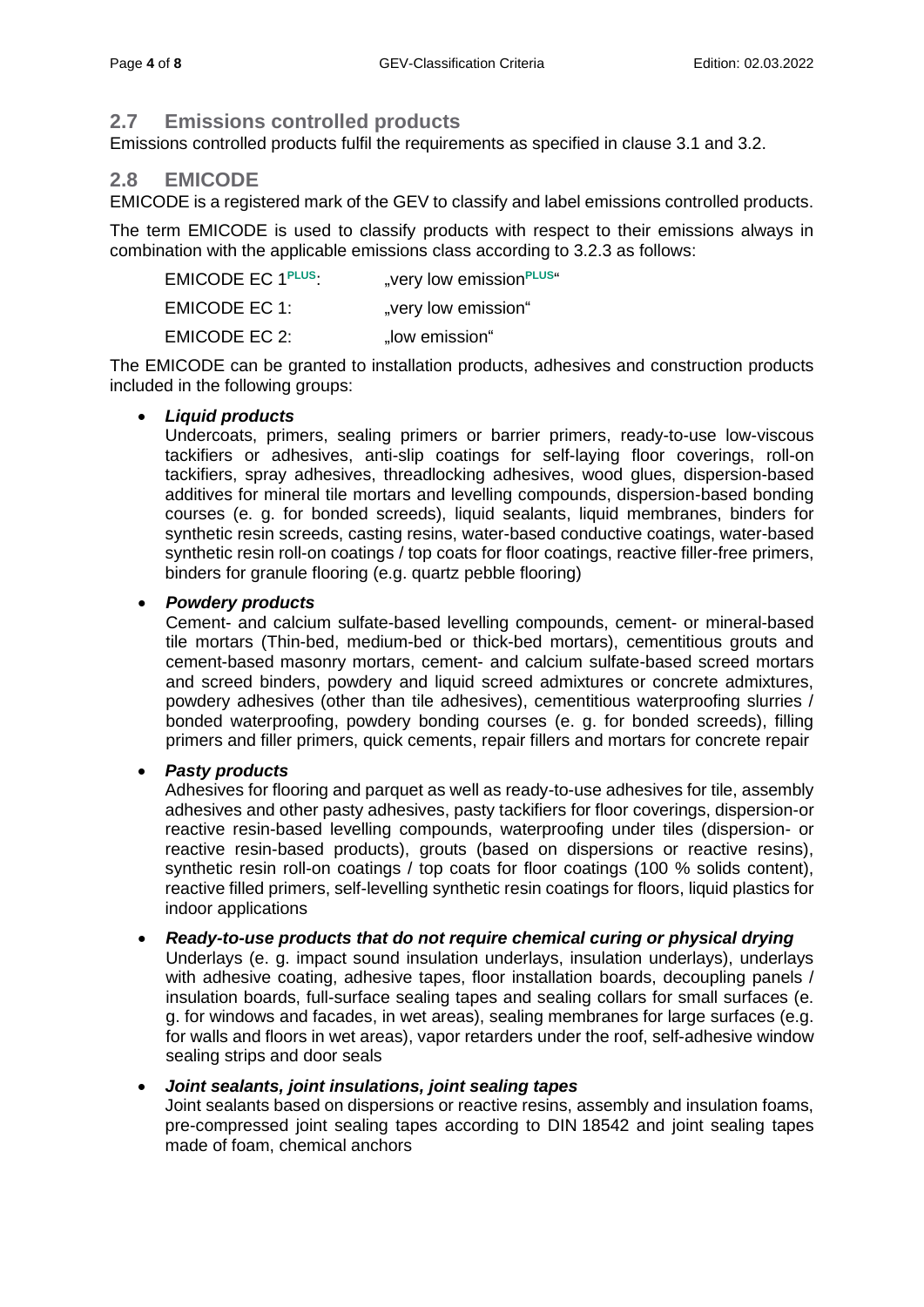#### • *Products for wall application*

Mineral- and gypsum-based base plasters for indoor applications, mineral- and gypsum-based finishing and top plasters for indoor applications, wall filler for thin-layer and partial applications, wall panels

# <span id="page-4-0"></span>**3. Requirements for emissions controlled installation products, adhesives and construction products**

Installation products, adhesives and construction products shall be safe in use. This includes that they must not, therefore, be hazardous to the health of installers or users and shall have the lowest possible impact on the environment by emissions. For these reasons the following requirements are specified for emissions controlled installation products, adhesives and construction products.

#### <span id="page-4-1"></span>**3.1 General requirements**

#### <span id="page-4-2"></span>**3.1.1 Chemical laws**

All legal regulations with regards to production, labelling and packaging must be observed during manufacture of emissions controlled installation products, adhesives and construction products.

A safety data sheet shall be prepared for emissions controlled products if required according to local law.

#### <span id="page-4-3"></span>**3.1.2 Restrictions of chemicals**

#### <span id="page-4-4"></span>**3.1.2.1 Toxic products**

Products (mixtures) which are classified according to European Hazardous Substances Regulation (EC) No. 1272/2008 (CLP Regulation) with regard to their toxic properties in categories 1, 2 or 3 (CLP: Part 3: 3.1 acute toxicity) are excluded from the EMICODE.

#### <span id="page-4-5"></span>**3.1.2.2 CMR substances**

CMR substances of categories  $1A$  or  $1B$ , shall not be actively used<sup>3</sup> in EMICODE products unless

- $\circ$  they do not emit into indoor air<sup>4</sup> and
- $\circ$  the concentration of use does not lead to labelling of the product with the following H-phrases H340, H350, H350i, H360, H360D, H360F, H360FD, H360fd H360Df or H360Fd.

The legal limits of the CLP Regulation (Regulation (EC) No 1272/2008) apply.

#### <span id="page-4-6"></span>**3.1.2.3 SVHC substances**

Substances included under the REACH Regulation (EC 1907/2006) in accordance with art. 57 in the list established under REACH art. 59(1) (the so-called "Candidate List") must not be actively used in EMICODE products<sup>3</sup>, unless

- $\circ$  they do not emit into indoor air<sup>4</sup> and
- $\circ$  the concentration of use is below the labelling limit for hazardous substances.

At the time of application (initial application as well as licence renewal application), the [current](https://echa.europa.eu/de/candidate-list-table)  [candidate list](https://echa.europa.eu/de/candidate-list-table) applies.

<sup>&</sup>lt;sup>3</sup> Due to the use of technical raw materials, however, impurities of up to 0.1 % may be detectable in each case. However, in order to give raw material manufacturers time to adapt, EMICODE products may contain a maximum of 0.5 % of the cyclic siloxanes D4, D5 or D6 until 31.12.2022.

<sup>&</sup>lt;sup>4</sup> This means they are not detectable in an emission test according to the GEV testing method.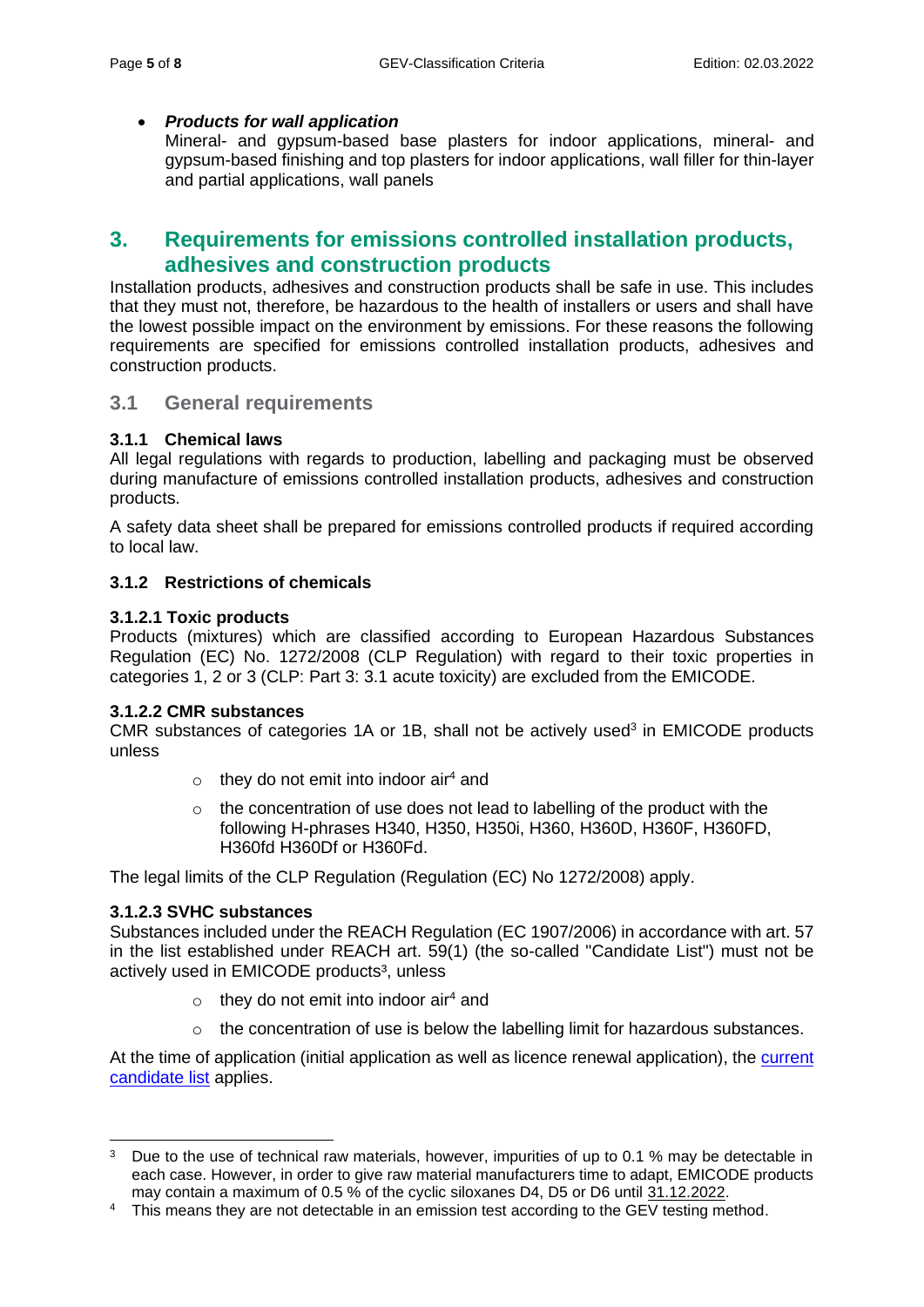#### <span id="page-5-0"></span>**3.1.2.4 Oximes**

Products (mixtures) which contain Methyl Ethyl Ketoxime (MEKO, Butanone oxime), Methyl Isobutyl Ketoxime (MIBKO) or Acetone oxime or which release them during curing are excluded from EMICODE.

#### <span id="page-5-1"></span>**3.1.2.5 Solvents**

Emission-controlled flooring installation materials, adhesives and construction products are manufactured without the additive of solvents (see point 2.4).

Solvent-free flooring installation materials, adhesives and construction products may contain a minimum solvent content (< 0.5 % w/w), which may result from contamination of the raw materials being used.

#### <span id="page-5-2"></span>**3.2 Requirements on emissions**

Solvent-free products still may contain and release volatile organic compounds (VVOC, VOC or SVOC), parts of which are released into indoor air during application, but mainly during later occupancy.

To limit these so-called emissions, the following specifications apply to emissions controlled installation products, adhesives and construction products.

#### <span id="page-5-3"></span>**3.2.1 Volatile carcinogenic substances**

A test shall show that emissions of the sum of all volatile carcinogenic organic compounds of category 1A and 1B does not exceed 10  $\mu$ g/m<sup>3</sup> after 3 days and the emissions of any such individual VOC does not exceed 1  $\mu q/m<sup>3</sup>$  after 28 days. Testing shall be performed according to the separate document "GEV Testing Method".

Deviating from the above, product emissions after 3 days are limited as follows:

- Formaldehyde (cat. 1B) and acetaldehyde (cat. 2), each must not be above 50  $\mu q/m^3$ ,
- Sum of formaldehyde and acetaldehyde must not be above 0,05 ppm.

#### <span id="page-5-4"></span>**3.2.2 Volatile and semi-volatile organic compounds**

Determination of volatile organic compounds that might be released from a product during a longer time period is performed as specified in the "GEV Testing Method".

Classification of a product is done on the basis of the results of that test.

Emissions are evaluated after 3 days and after 28 days.

Emissions controlled products must not exceed these maximum emissions levels:

| <b>EMICODE</b>        | after 3 days<br><b>TVOC</b><br>[ $\mu$ g/m <sup>3</sup> ] | after 28 days<br><b>TVOC / TSVOC</b><br>[ $\mu$ g/m <sup>3</sup> ] |
|-----------------------|-----------------------------------------------------------|--------------------------------------------------------------------|
| $EC1$ <sup>PLUS</sup> | $\leq 750$                                                | $\leq 60 / \leq 40$                                                |
| EC <sub>1</sub>       | $\leq 1000$                                               | $\leq 100 / \leq 50$                                               |
| EC <sub>2</sub>       | $\leq$ 3000                                               | $\leq 300 / \leq 100$                                              |



In addition, products labelled with EMICODE EC 1**PLUS** must comply with the LCI-values and the R-value of the most recent [AgBB evaluation scheme](https://www.umweltbundesamt.de/en/topics/health/commissions-working-groups/committee-for-health-related-evaluation-of-building#agbb-health-related-evaluation-of-emissions-of-volatile-organic-compounds-vvoc-voc-and-svoc-from-building-products) after 28 days, and with an upper limit value of  $40 \mu q/m<sup>3</sup>$  for the sum of nonassessable VOCs (VOCs without LCI-value and non-identified VOCs). Results for acetic acid are not included in the calculation of TVOC and R value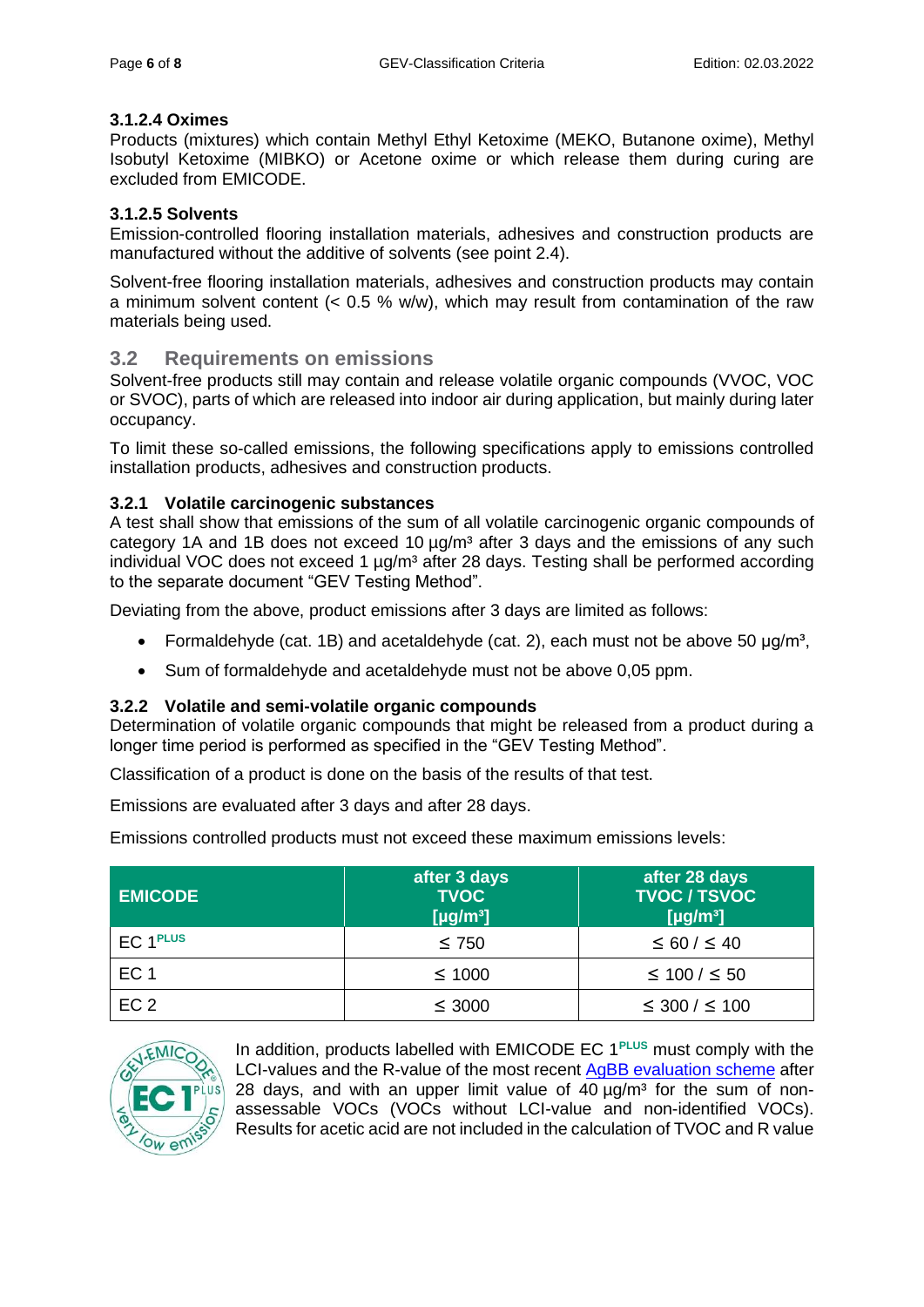because acetic acid cannot be determined with the GEV testing method in a quantitative manner according to EN 16516<sup>5</sup>.

Compliance is given as well if all limit values for a 28 days test are respected at an earlier point in time than after 28 days, but not earlier than after 10 days, provided that there was not observed any increase of emissions compared with the results after 3 days.

# <span id="page-6-0"></span>**4. Classification of products**

# <span id="page-6-1"></span>**4.1 Responsibility of the manufacturer**

The manufacturer performs the evaluation whether and which of the before-mentioned specifications are fulfilled by a product in his own responsibility. This concerns especially any changes in recipe that may lead to a re-classification of products.

# <span id="page-6-2"></span>**4.2 Testing**

Testing to determine product emissions shall be carried out by a laboratory holding an accreditation in accordance with ISO 17025 that includes the "GEV Testing Method" or the EN 16516.

Documentation of the test results is performed according to the manufacturer's own internal system.

# <span id="page-6-3"></span>**4.3 Licensing the EMICODE**

#### <span id="page-6-4"></span>**4.3.1 Application for a licence**

A formal and justified application for a licence to use the EMICODE label can be sent to the GEV if the relevant product meets the specifications of clause 3. A special form is available from the GEV and shall be used for application.

#### <span id="page-6-5"></span>**4.3.2 Awarding of the licence**

After the licence is granted the product may be labelled with the EMICODE. The word EMICODE shall only be shown in combination with the correct emissions class. Only the GEV document "*Awarding of licence for the use of EMICODE*" may be used for showing compliance of the product with the GEV Specifications and Classification Criteria.

# <span id="page-6-6"></span>**4.4 Control checks**

The GEV reserves the right to examine the correct classification of any licensed product. GEV follows advice from third parties on incorrect classifications and punishes these according to the sanctions that are specified in the GEV statutes.

For this purpose, GEV uses one or several independent experts who check compliance with the specifications in clause 3. An evaluation of substances as in 3.2.1 and 3.2.2 must be performed only using the analytical procedures described in the "GEV Testing Method" by an authorised laboratory.

# <span id="page-6-7"></span>**4.5 Authorised testing laboratories**

The Technical Council of the GEV decides on which testing laboratories are accepted for testing in cases of dispute and control for testing. The basic requirement is an accreditation of the chamber testing and of the involved analytical methods according to ISO 17025.

A participation in round robin tests that allow any interested laboratories to show their performance gives additional indication of qualification to the Technical Council. A current list of authorized laboratories is available at GEV's homepage [www.emicode.com.](http://www.emicode.com/)

<sup>5</sup> According to the experience of the GEV, the LCI-value of acetic acid always is respected clearly.